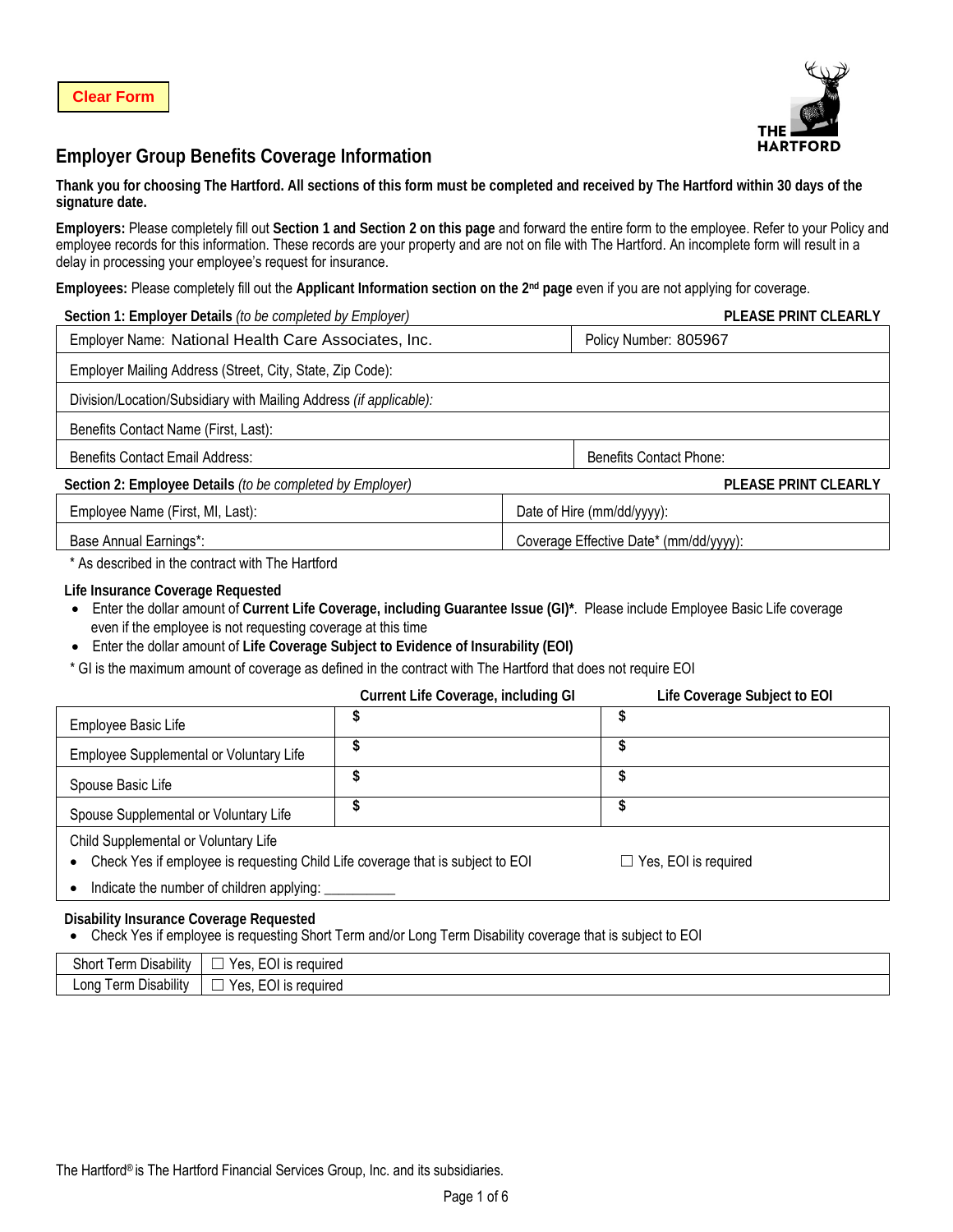

# **EVIDENCE OF INSURABILITY**

### **HARTFORD LIFE AND ACCIDENT INSURANCE COMPANY** One Hartford Plaza, Hartford, CT 06155

## **Applicant Information**

If there are more than three Applicants, please provide the information on a separate sheet of paper.

|          | . .<br><b>First Name</b> | $\cdot$ .<br>Last Name | Social Security # | .<br>Gender              | Height (ft./in.) | Weight (lbs.)* | Date of Birth<br>(mm/dd/yyyy) |
|----------|--------------------------|------------------------|-------------------|--------------------------|------------------|----------------|-------------------------------|
| Employee |                          |                        |                   | 7 Male<br>Female         |                  |                |                               |
| Spouse   |                          |                        |                   | Male<br>Female           |                  |                |                               |
| Child    |                          |                        |                   | Male<br>$\exists$ Female |                  |                |                               |

\* If currently pregnant, please provide pre-pregnancy weight

|          | <b>Street Address</b> | Day Time Phone       |  |
|----------|-----------------------|----------------------|--|
| Employee | City                  | <b>Evening Phone</b> |  |
|          | State, Zip Code       | <b>Email Address</b> |  |

|        | <b>Street Address</b> | Day Time Phone       |  |
|--------|-----------------------|----------------------|--|
| Spouse | City                  | Evening Phone        |  |
|        | State, Zip Code       | <b>Email Address</b> |  |

□ Spouse's Address is the same as the Employee's

|       | <b>Street Address</b> | Day Time Phone       |  |
|-------|-----------------------|----------------------|--|
| Child | City                  | <b>Evening Phone</b> |  |
|       | State, Zip Code       | <b>Email Address</b> |  |

□ Child's Address is the same as the Employee's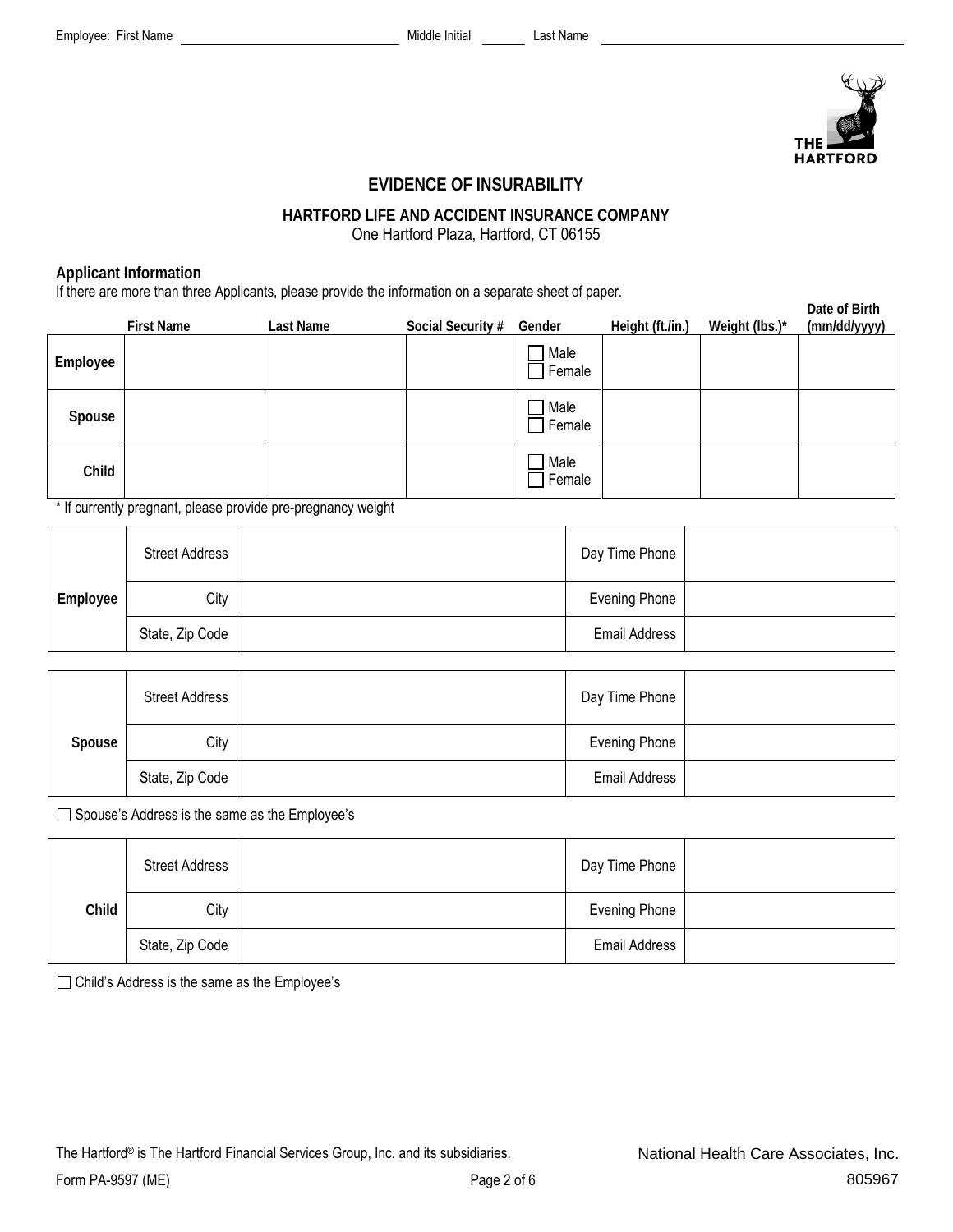# **Medical Information**

**Each Applicant must answer each of the following questions to the best of their knowledge and belief. A Legal Guardian is required to answer each of the questions for minor children. If you have more than 1 child, specify which child(ren) the answer applies to on a separate sheet of paper.**

|                                                                                                                                                                                                                                                                                                                                                                                                       | Employee    | Spouse             | Child       |
|-------------------------------------------------------------------------------------------------------------------------------------------------------------------------------------------------------------------------------------------------------------------------------------------------------------------------------------------------------------------------------------------------------|-------------|--------------------|-------------|
| Within the past 5 years, have you been diagnosed with or treated by a licensed medical physician for Acquired<br>Immune Deficiency Syndrome (AIDS) or AIDS Related Complex (ARC) caused by an infection or other<br>sickness or condition derived from such infection? (Answer this question "NO" if you have tested positive<br>for HIV but have not developed symptoms of the disease AIDS or ARC.) | Yes<br>l No | <b>Yes</b><br>l No | Yes<br>l No |
| Are you currently pregnant?                                                                                                                                                                                                                                                                                                                                                                           | Yes<br>l No | Yes<br>l No        | Yes<br>l No |
| Within the past 5 years, with the exception of a past pregnancy, have you lost time from work for more than 10<br>consecutive work days due to a disability, injury, or sickness?                                                                                                                                                                                                                     | Yes<br>∩ No | Yes<br>l No        | Yes<br>l No |
| Within the past 5 years, have you used any controlled substances, with the exception of those taken as<br>prescribed by your physician, been diagnosed or treated for drug or alcohol abuse (excluding support groups),<br>or been convicted of operating a motor vehicle while under the influence of drugs or alcohol?                                                                              | Yes<br>l No | $\Box$ Yes<br>  No | Yes<br>l No |

Within the past 5 years, have you been diagnosed with or treated by a licensed member of the medical profession for:

|                                                                                                                                            | Employee               | Spouse                 | Child                                                    |                                                                                                 | Employee                   | Spouse                          | Child            |
|--------------------------------------------------------------------------------------------------------------------------------------------|------------------------|------------------------|----------------------------------------------------------|-------------------------------------------------------------------------------------------------|----------------------------|---------------------------------|------------------|
| <b>Heart Disease</b><br>(Do not check "Yes" if you only<br>have High Blood Pressure or a<br>Heart Murmur)                                  | Yes<br>No              | Yes<br>No              | Yes<br>  No<br>$\overline{\phantom{a}}$                  | Disease, injury or surgery of Joint,<br>Ligaments, Knee, Back, or Neck<br>(including Arthritis) | Yes<br><b>No</b>           | $\mathbf{I}$<br>Yes<br>No<br>T. | Yes<br>No        |
| Heart-Related Surgery or<br><b>Heart Attack</b>                                                                                            | Yes<br><b>No</b>       | Yes<br>No              | Yes<br>No                                                | Muscular Dystrophy                                                                              | Yes<br>No<br>$\mathbf{L}$  | Yes<br>No<br>$\blacksquare$     | Yes<br>No        |
| High Blood Pressure<br>If you checked "Yes" to High<br>Blood Pressure, have you had a<br>change in medication within the<br>last 6 months? | Yes<br>No<br>Yes<br>No | Yes<br>No<br>Yes<br>No | Yes<br>No<br>$\mathbf{L}$<br>Yes<br>  No<br>$\mathbf{L}$ | Hepatitis (Do not check "Yes" for<br>Hepatitis A) or Cirrhosis                                  | Yes<br>$\Box$<br><b>No</b> | Yes<br>┑<br><b>No</b>           | Yes<br><b>No</b> |
| Blocked Arteries (Arteriosclerosis,<br>Atherosclerosis, Aneurysm, or<br>Deep Vein Blood Clot)                                              | Yes<br>No              | Yes<br><b>No</b>       | Yes<br>No                                                | Amyotrophic Lateral Sclerosis (ALS)<br>or Multiple Sclerosis (MS)                               | Yes<br>No<br>П             | Yes<br>No<br>$\blacksquare$     | Yes<br>No        |
| Stroke or transient ischemic<br>attack (TIA)                                                                                               | Yes<br>No              | Yes<br><b>No</b>       | Yes<br>No                                                | Alzheimer's or Parkinson's Disease                                                              | Yes<br><b>No</b>           | Yes<br><b>No</b>                | Yes<br><b>No</b> |
| <b>Chronic Obstructive Pulmonary</b><br>Disease (COPD) or Emphysema                                                                        | Yes<br>No              | Yes<br>No              | Yes<br><b>No</b>                                         | Paralysis                                                                                       | Yes<br><b>No</b>           | Yes<br><b>No</b>                | Yes<br><b>No</b> |
| <b>Diabetes</b>                                                                                                                            | Yes<br>No              | Yes<br>No              | Yes<br>No                                                | Major Organ Transplant                                                                          | Yes<br>No                  | Yes<br>No                       | Yes<br>No        |
| Depression                                                                                                                                 | Yes<br><b>No</b>       | Yes<br>No              | Yes<br>No                                                | Chronic Fatigue Syndrome or<br>Fibromyalgia                                                     | Yes<br>No                  | Yes<br>No                       | Yes<br><b>No</b> |
| Sleep Apnea                                                                                                                                | Yes<br><b>No</b>       | Yes<br>No              | Yes<br>No                                                | Narcolepsy                                                                                      | Yes<br>No                  | Yes<br>No                       | Yes<br>No        |
| Cancer (Do not check "Yes" for<br>Basal Cell Carcinoma only)<br>If "Yes", Date of Diagnosis:                                               | Yes<br>No              | Yes<br>No              | Yes<br>$\Box$ No                                         | Ulcerative Colitis or Crohn's Disease                                                           | Yes<br>$\Box$ No           | Yes<br>No<br>П                  | Yes<br>No        |
| Psychotic, Psychiatric,<br>Personality, or Bi-Polar Disorder                                                                               | Yes<br>No              | Yes<br>No              | Yes<br>No                                                | Kidney Failure or Dialysis                                                                      | Yes<br>No                  | Yes<br>No                       | Yes<br>No        |

The Hartford® is The Hartford Financial Services Group, Inc. and its subsidiaries.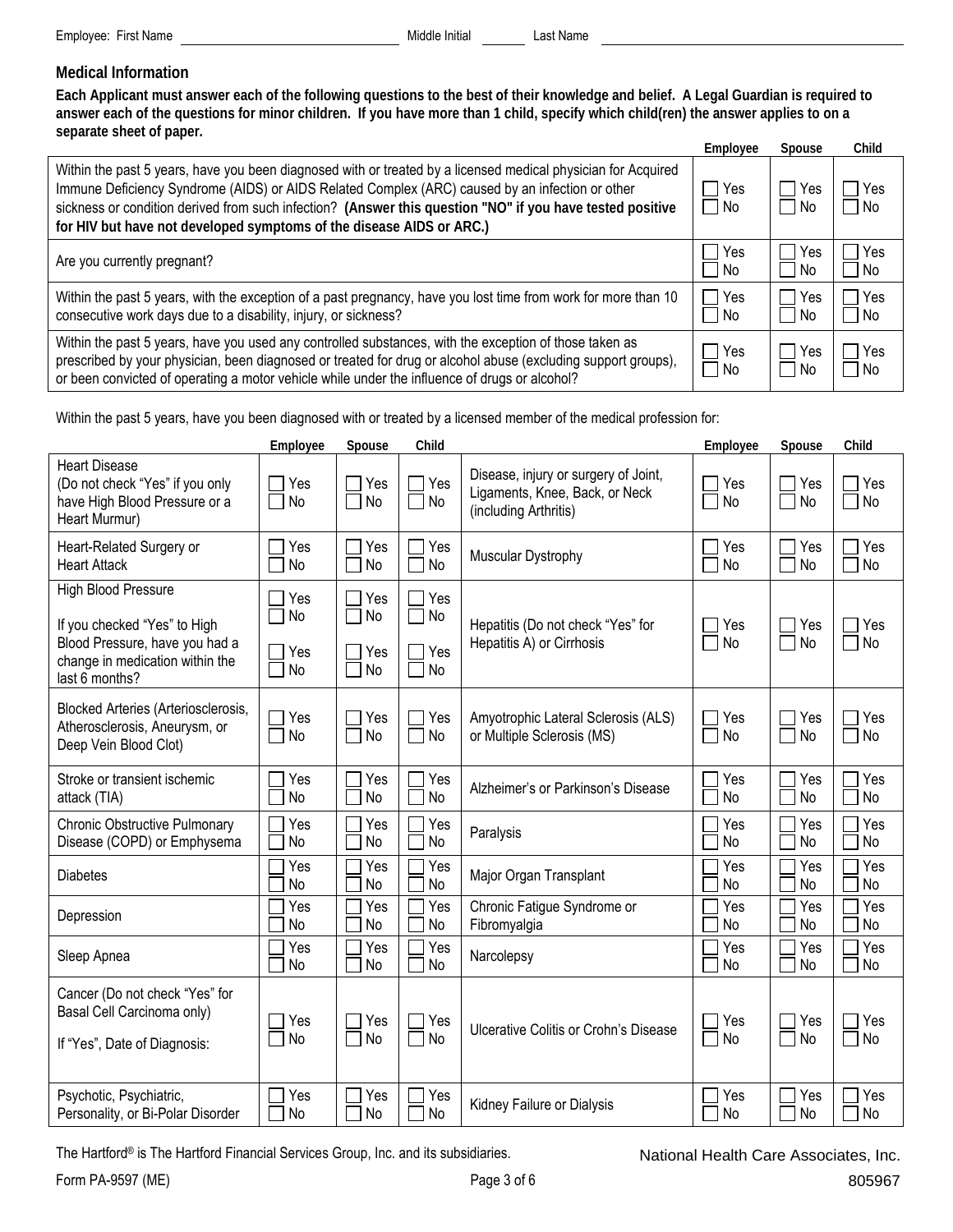### **Notice**

To the best of your knowledge, you are required to notify Hartford Life and Accident Insurance Company in writing of any changes in your medical condition between the date you sign this form and the date the coverage is approved.

In order to complete the evaluation of this application, Hartford Life and Accident Insurance Company may contact you, through the mail or over the telephone:

- 1. to clarify any information contained on this form;
- 2. to obtain any information missing from this form;
- 3. to ask additional questions of you or your physician about the information that you have provided; or
- 4. to request a paramedical exam.

We may also use information about you obtained from other sources, including our claim files, evidence of insurability applications you have previously submitted to us, copies of medical records which you have authorized us to review, and information obtained from MIB, Inc. Only information that is relevant to determining Evidence of Insurability for the coverage which you are currently requesting will be considered.

### **Authorization**

I, an undersigned applicant, authorize Hartford Life and Accident Insurance Company, together with its affiliates, ("Company") to contact me, during the evaluation of this application, through the mail, secure e-mail, or over the telephone, at the address or telephone number identified in this application, or otherwise provided by me:

- 1. to clarify any information contained on this form;
- 2. to obtain any information missing from this form; or
- 3. to request a paramedical exam.

In the event that I cannot be reached via telephone, I authorize a representative of the Company to leave a voice message identifying his or her name, the Company name, and a return phone number, indicating that he or she is calling to obtain information necessary to complete my recent application for insurance. The message will also contain an underwriting ID number and the hours during which I may reach a representative of the Company by telephone.

 $\Box$  Yes, you may leave a message as indicated above.  $\Box$  No, please do not leave a message.

In addition to the information that I have provided on this application, I authorize the Company to use information about me obtained from Company claim files, insurance applications and medical information I or my physician(s) have previously submitted to the Company. I further authorize my employer, any health or benefits plan, physician, medical professional, hospital, clinic, laboratory, MIB Group, Inc. (MIB, Inc), pharmacy or pharmacy benefits manager that possesses my protected personal health information ("PHI"), including copies of records concerning physical or mental illness, diagnosis, prognosis, prescription information, care or treatment provided to me **(but excluding genetic testing)**, to furnish such protected health information to the Company or its representative. The Company may only use information disclosed under this authorization that is relevant to underwrite this or any other insurance application to the Company during the period that the Authorization is valid (as described below), at any time to aid in the detection of fraud, and for internal research purposes.

I authorize the Company to disclose the "PHI" in its files to its reinsurer(s) and affiliates, other insurance companies and their affiliates, other persons, representatives and/or organizations performing functions on behalf of the Company and their affiliates, my employer, or as required by law, including any mandated reporting to state agencies. I understand that I may request details about any of the information gathered about me that relates to this application and that such requested information and the identity of the source of the information shall be released to me or, in the case of medical information, to a licensed medical professional of my choice. **This authorization excludes disclosure of the result of a test for HIV if the applicant has tested positive but has not developed symptoms of the disease AIDS. Such test results shall not be discovered or published. Nothing in this caveat will prohibit this authorization from including the fact that the applicant has AIDS.**

I/We authorize Hartford Life and Accident Insurance Company, or its reinsurers, to make a brief report of my/our personal health information to Medical Information Bureau.

I agree that a photocopy of this authorization is valid as the original and I understand that I or my authorized representative is entitled to receive a copy of this authorization upon request.

This authorization shall be valid for twenty-four (24) months from the date signed below. This authorization may be revoked upon written request to the Company, and will not remain valid beyond the date the revocation is received by the Company. I understand the revocation may be a basis for denying my insurance application, and that it does not alter the Company's right to use the application for purposes of determining misrepresentation once coverage has been issued. Failure to sign this form may result in being declined for coverage.

I have received and read a copy of the Notice of Insurance Information Practices.

The Hartford® is The Hartford Financial Services Group, Inc. and its subsidiaries.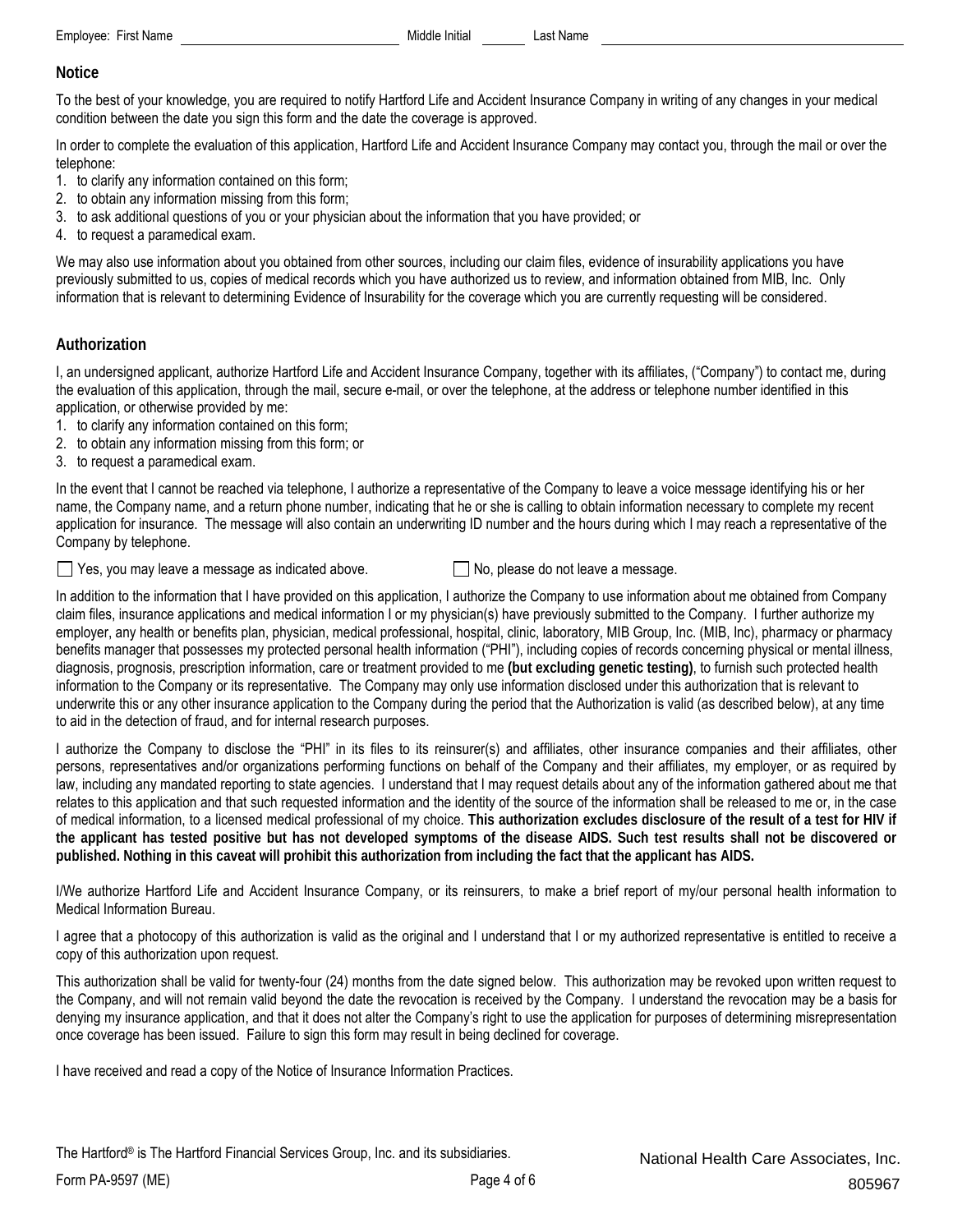#### **Fraud**

**For any Applicants that do not reside in the following states: Colorado, California, Florida, Kentucky, Maine, Maryland, New Jersey, New York, Oregon, Pennsylvania, Puerto Rico, Tennessee, Virginia and Washington:** Any person who knowingly presents a false or fraudulent claim for payment of a loss or benefit or knowingly presents false information in an application for insurance may be guilty of a crime and may be subject to fines and confinement in prison.

**For residents of California:** For your protection, California law requires the following to appear on this form: The falsity of any statement in the application for any policy shall not bar the right to recovery under the policy unless such false statement was made with the actual intent to deceive or unless it materially affected either the acceptance of the risk or the hazard assumed by the insurer.

**For residents of Colorado:** It is unlawful to knowingly provide false, incomplete, or misleading facts or information to an insurance company for the purpose of defrauding or attempting to defraud the company. Penalties may include imprisonment, fines, denial of insurance, and civil damages. Any insurance company or agent of an insurance company who knowingly provides false, incomplete, or misleading facts or information to a policyholder or claimant for the purpose of defrauding or attempting to defraud the policyholder or claimant with regard to a settlement or award payable from insurance proceeds shall be reported to the Colorado Division of Insurance within the Department of Regulatory Agencies.

**For residents of Florida:** Any person who knowingly and with intent to injure, defraud, or deceive any insurer files a statement of claim or an application containing any false, incomplete, or misleading information is guilty of a felony of the third degree.

**For residents of Kentucky:** Any person who knowingly and with intent to defraud any insurance company or other person files a statement of claim or an application for insurance containing any materially false information or conceals, for the purpose of misleading, information concerning any fact material thereto commits a fraudulent insurance act, which is a crime.

**For residents of Maine, Tennessee, Virginia and Washington: It is a crime to knowingly provide false, incomplete or misleading information to an insurance company for the purpose of defrauding the company. Penalties may include imprisonment, fines and denial of insurance benefits.** 

**For residents of Maryland:** Any person who knowingly or willfully presents a false or fraudulent claim for payment of a loss or benefit or who knowingly or willfully presents false information in an application for insurance is guilty of a crime and may be subject to fines and confinement in prison.

**For residents of New Jersey:** Any person who includes any false or misleading information on an application for an insurance policy is subject to criminal and civil penalties.

**For residents of New York (Applicable to Accident and Health Insurance Only):** Any person who knowingly and with intent to defraud any insurance company or other person files an application for insurance or statement of claim containing any materially false information, or conceals for the purpose of misleading, information concerning any fact material thereto, commits a fraudulent insurance act, which is a crime, and shall also be subject to a civil penalty not to exceed five thousand dollars and the stated value of the claim for each such violation.

**For residents of Oregon:** Any person who knowingly and with intent to defraud any insurance company or other person files an application for insurance or statement of claim containing any materially false information or conceals for the purpose of misleading, information concerning any fact material thereto that the insurer relied upon is subject to a denial and/or reduction in insurance benefits and may be subject to any civil penalties available.

**For residents of Pennsylvania:** Any person who knowingly and with intent to defraud any insurance company or other person files an application for insurance or statement of claim containing any materially false information or conceals for the purpose of misleading, information concerning any fact material hereto commits a fraudulent insurance act, which is a crime and subjects such person to criminal and civil penalties.

**For residents of Puerto Rico:** Any person who knowingly and with the intention of defrauding presents false information in an insurance application, or presents, helps, or causes the presentation of a fraudulent claim for the payment of a loss or any other benefit, or presents more than one claim for the same damage or loss, shall incur a felony and, upon conviction, shall be sanctioned for each violation with the penalty of a fine of not less than five thousand dollars (\$5,000) and not more than ten thousand dollars (\$10,000), or a fixed term of imprisonment for three (3) years, or both penalties. Should aggravating circumstances be present, the penalty thus established may be increased to a maximum of five (5) years, if extenuating circumstances are present, it may be reduced to a minimum of two (2) years.

### **PRE-EXISTING CONDITIONS LIMITATION – Applicable to Accident and Health Insurance Only – For Residents of NY**

With respect to group disability insurance, I understand that the policy/certificate may include a pre-existing condition provision that limits or excludes coverage for a period of time if I have a pre-existing condition as defined on the date my coverage becomes effective. I also understand that I may obtain additional information regarding this provision by referring to the group policy and/or certificate.